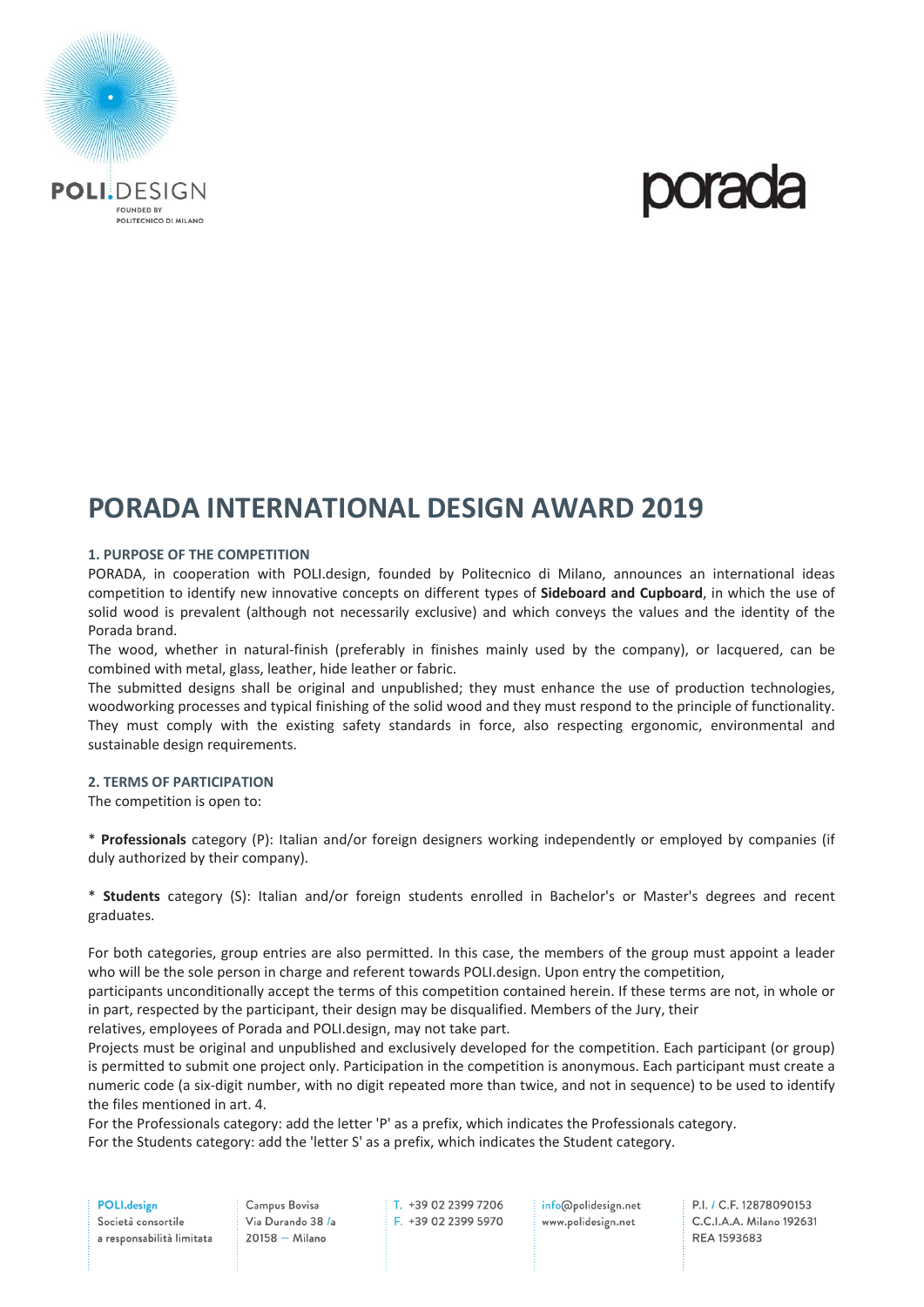



#### **3. APPLICATION FOR PARTICIPATION**

The application for participation in the competition and the submission of the required documents needs to be carried through online procedure via the sites www.porada.it, www.polidesign.net and http://www.porada-designaward.polidesign.net.

The application form must contain the personal details of the participant, tax id number, home address, mobile and home telephone numbers, email address, an explicit declaration of having understood the rules of this competition and their unconditional acceptance and, for the Student category, the name of the university, campus, course of study and year of attendance.

The code and/first name/s of the participant/s must be shown exclusively on the application form, no name should appear on the other documents presented, under penalty of disqualification.

#### **4. DOCUMENTS REQUIRED**

The documents must be delivered in digital format via the electronic procedure above within the deadline specified in section 5. Each participant (or group) must submit:

1. a brief report (max 3000 characters) outlining the motivations, the general concept, design features of the project and a description of the materials required. The pdf file of the report is to be presented in portrait orientation on ISO-A4 paper  $(21 \times 29.7 \text{ cm})$  and must be named 'relazione codice'. The header needs to exclusively contain the alphanumeric code referred to in section 2 and any name/title of the project;

2. technical drawings consisting of three boards in landscape orientation on ISO-A3 (42 x 29.7 cm), in pdf format, composed on a layout of the board, which can be downloaded from the websites www.porada.it, www.polidesign.net and http://www.porada-design-award.polidesign.net. The boards will contain:

‐ Board 1: an overview, reference scenarios and modes of use, mood board, general concept of the object in the context of use and sources of inspiration;

‐ Board 2: technical drawings: plans, elevations, sections, axonometric projections, exploded views, design drawings listed in the appropriate scale and specifics of the details and material choices, which are considered important;

‐ Board 3: representation of the object, rendering, photos of the model. The presentation boards should be combined into a single pdf file named 'tavole codice' (maximum file size 5 Mb).

3. a preview image of the project, summarizing the salient features (which may correspond to the render or another image deemed important) and it will be the first image viewed by the judges to identify the project, in jpg format (maximum file size 1 Mb). The file must be uploaded exclusively through the online procedure as described above (server connections for downloading files or files sent by regular or certified email will not be accepted).

### **5. CALENDAR**

The entries required in digital format, without exception, must be received no later than **November 8th, 2019.** 

#### **6. JURY**

The jury is composed by the following members with voting rights:

- ‐ A representative of the ADI Associazione per il Disegno Industriale
- ‐ A representative of POLI.design
- ‐ Three Professional Architects/Designers
- ‐ Three sectoral press representatives
- ‐ Two representatives of the Company Porada

The deliberations of the jury will remain reserved, while the final report, containing the list of the winners, as well as the finalists and honourable mentions, will be made public. The Jury decides by a majority vote and its decision is unappealable.

The deliberations of the jury will conclude no later than **December 14th, 2019**.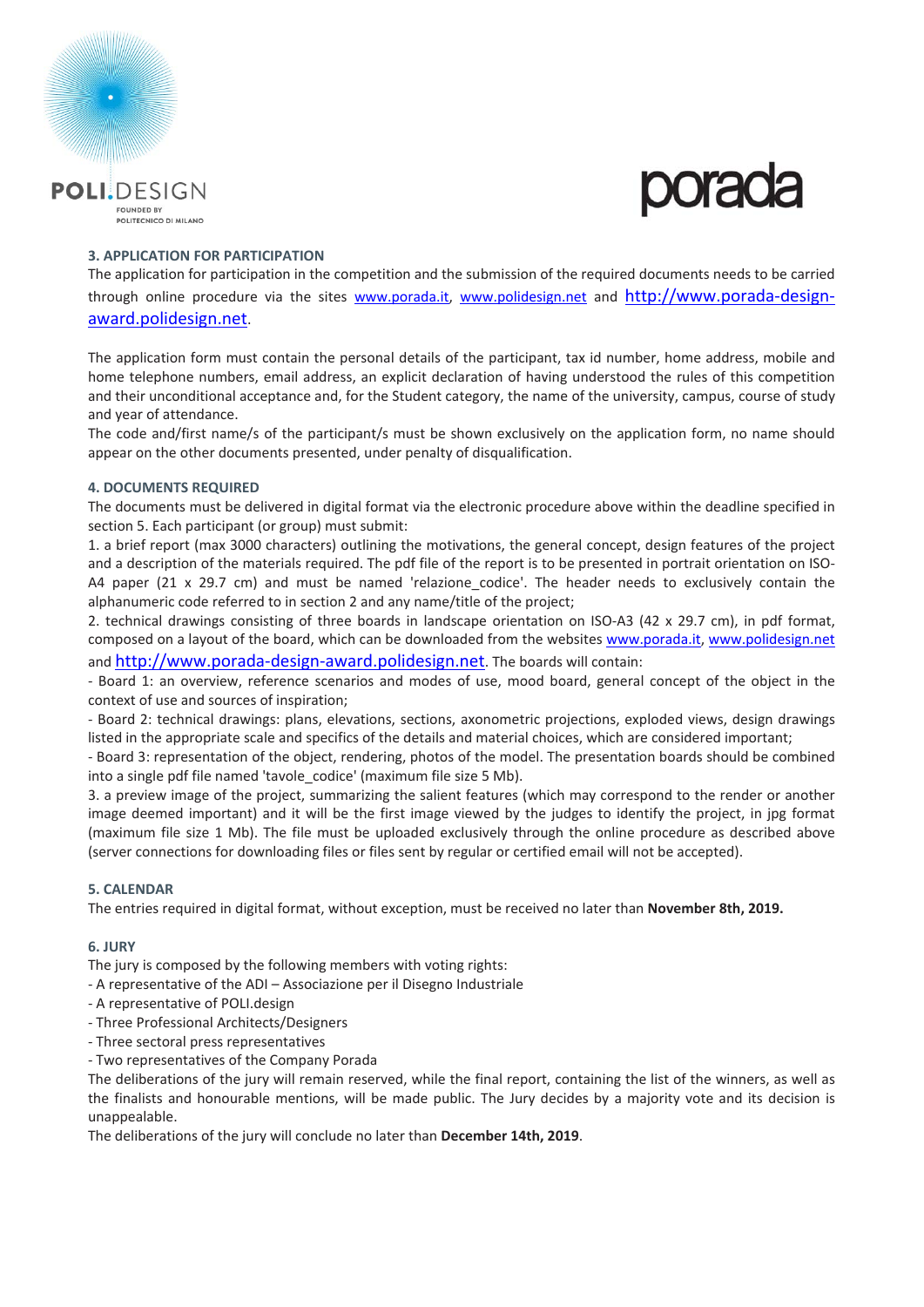



#### **7. ASSESSMENT CRITERIA**

The selection and evaluation of the designs will take account their originality, the degree of innovation and research of new design solutions related to the typical woodworking processing of solid wood. Experimentation related to materials and surface finishes, the ability to define and anticipate scenarios of use and innovative concepts of use of wooden furniture and contemporary furnishing accessories with specific regards to typological, technological and morphological determinations.

#### **8. PRIZES AND HONOURABLE MENTIONS**

The total prize money of  $\epsilon$  10,000,00 will be allocated as follows:

PROFESSIONALS Category 1st prize € 3,000 2nd prize € 2,000 3rd prize € 1,000

STUDENTS Category 1st prize € 2,000 2nd prize € 1,200 3rd prize € 800

Porada reserves the right to produce prototypes of the winning projects and to possibly put them into production.

#### **9. AUTHORIZATION AND OWNERSHIP OF THE DESIGNS**

Competition participants maintain ownership and the rights of exploitation of their works. Porada reserves the right to stipulate a contract for the industrial exploitation of the projects with the designers of the winning or finalist projects.

The participants grant Porada the option to use the winning projects for one year from the date of the jury's report. Within this period, the company will evaluate whether to put the design into production and in that case, the economic agreement with the designers will be regulated by a specific contract.

Porada agrees not to modify the works presented in any way without the approval of the designer. Porada also has the right to request a one‐year option on projects which are not awarded prizes, upon payment of the rights to be agreed between the parties.

#### **10. INFORMATION AND PUBLICATION OF THE RESULTS**

The outcome of the jury's evaluation will be announced to the winners within the deadlines set and communicated via email.

Porada will present the initiative to the trade press and will communicate the results of the competition during an event, for which information will be provided in due course. All competition participants also authorize the company to exhibit their projects in public (exhibitions and events of various kinds) and to publish their designs in a catalogue or in trade media publications; nothing will be due for this, apart from the obligation to quote the designer(s).

#### **11. AUTHORIZATION**

With regards to the Italian law 675/96 concerning the protection of privacy of persons and other subjects regarding the processing of personal data, the participants in the competition hereafter authorize the organization of the competition to process the personal data in question for the purposes of organizing the competition itself.

January 2019

**Contacts:**